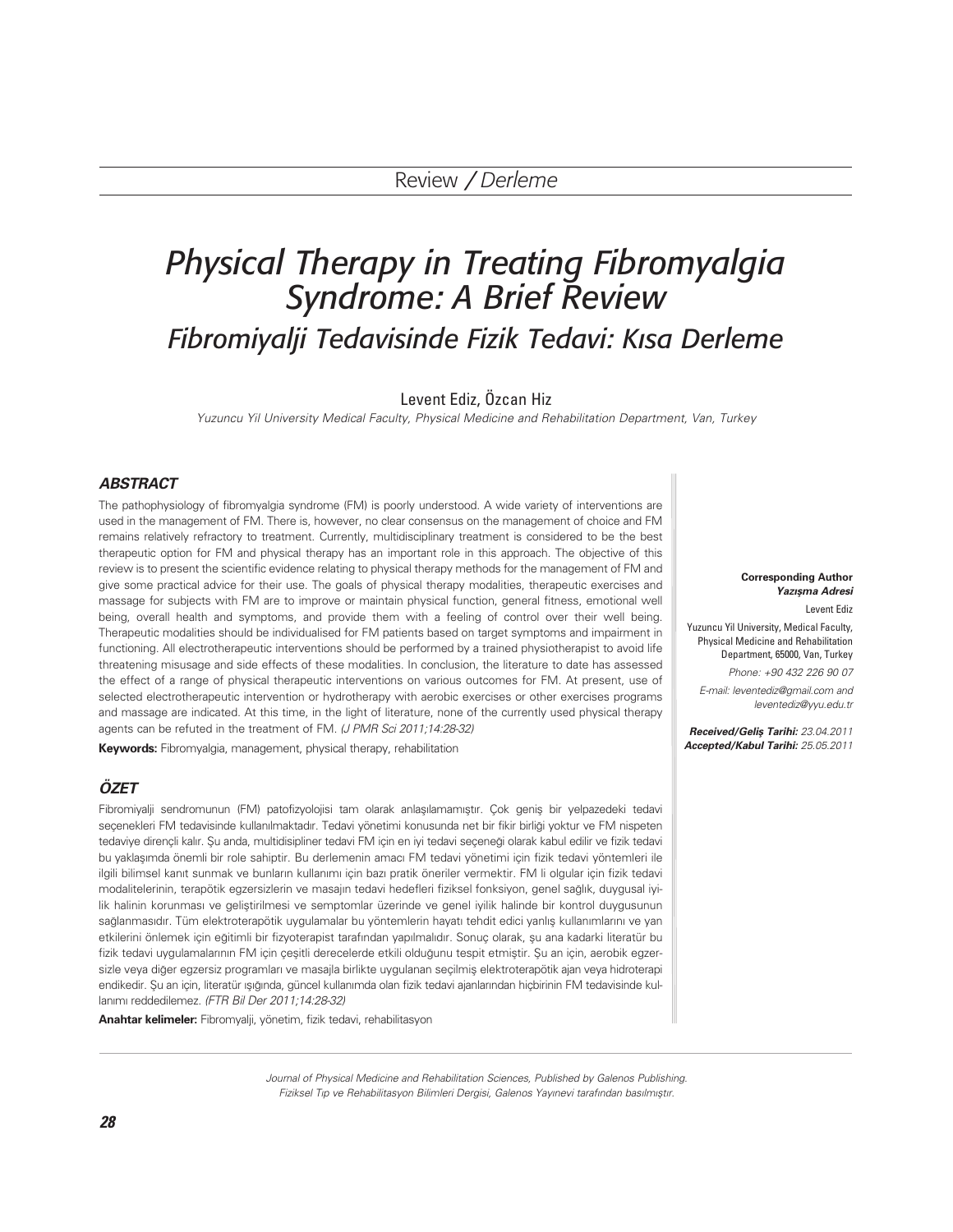# **Introduction**

Fibromyalgia (FM) is characterized by chronic widespread pain and reduced pain threshold, with hyperalgesia and allodynia (1). Associated features include non-restorative sleep, fatigue, psychological distress, depression, anxiety, cognitive dysfunction, headache, paresthesias and bowel dysfunction (1,2). All these symptoms can have a prominent impact on patient's emotional and physical function and overall healthrelated quality of life. The current hypotheses of the aetiology of FM include an inflammatory disorder accompanied by changes in the neuroendocrine-immune system and central nervous system pain processing abnormalities containing central sensitization and inadequate pain inhibition (2,3).

Despite the investigations of a wide range of managements, optimal treatment of FM is still unknown. Management of the FM syndrome includes both pharmacologic and nonpharmacologic therapies, but currently, non-pharmacological management strategies cannot replace pharmacological ones. Non-pharmacologic strategies include physiotherapy, exercise, massage, mind-body cognitive/cognitive-behavioral, complementary and alternative therapies (4,5).

Multidisciplinary treatment has proven to be the best therapeutic option to FM syndrome and physiotherapy has an important role in this approach (6). Exercise is recognized as one part of the management of FM (7). Exercise improves psychological distress, physical function, and other quality of life parameters in FM (8). However, the mechanisms through which exercise benefits FM symptoms and all of the clinically relevant and practically important aspects of an exercise prescription need to be elucidated. One hypothesis is that while there are abnormalities in central sensitization and inadequate pain inhibition in individuals with FM, muscle microtrauma or metabolic disturbances in peripheral tissues may contribute to chronic pain through maintaining or even initiating central sensitization (8-10). Thus, exercise may contribute to pain improvement through the process of tissue repair and metabolic adaptations (8,11,12). Another hypothesis is that the benefits of exercise on FM symptoms are mediated by regulation of the cytokine- hypothalamicpituitary-adrenal (HPA) axis feedback and its anti-inflammatory effects (7,8).

Exercise therapy has been used successfully to alleviate a number of conditions that are also commonly experienced by FM patients. Strength training and aerobic exercises have been found to improve depression in subjects with clinical depression and/or anxiety (13,14). Exercise can also improve sleep in subjects with sleep disturbances (15,16). Exercise training may also improve fatigue, because as one's maximal aerobic capacity improves.

The primary objective of this review was to evaluate the effects of physiotherapy and exercise training including aerobic (cardiorespiratory), muscle strengthening, flexibility exercises on global health related quality of life, fibromyalgia related signs and symptoms, and physical function in subjects with FM. Alternative treatments such as chiropractic, Thai-chi and acupuncture treatments are out of the objective of this review.

- **1. Exercises**
- **1.1. Aerobic Exercise**

AE includes land-based and water based exercises such as walking, cycling, games, dance, rhythmic or boxing movements and aquatic jogging (17,18). Most of the studies showed a positive effect of AE in FM patients. However, in some studies the sample size is very small, assessments and outcomes are not fully comparable. Although studies results are less clear for sleep and overall pain, AE generally was found efficacious for improvement in physical fitness, fatigue, depressed mood, tender points count, and FIQ score (17,18).

Recently, in a systematic review, Häuser et al (18) evaluated the efficacy of different types and volumes of AE in FM syndrome. They concluded that an AE programme for FM patients should consist of regular land-based or waterbased exercises with slight to moderate intensity two to three times a week for at least 4 weeks. The patient should be motivated to continue AE after participating in an AE programme.

## **1.2. Muscle Strengthening Exercises**

In a SE exercise program, free weights and/or body weight are used for strengthening of upper, lower limb and trunk muscles (19,20). Individuals begin with frequency of 2-3 days per week, and a minimum of one set of 8-12 repetitions at an intensity of the 8 to 12 Repetition Maximum of each SE. We found only a few studies in the literature evaluating SE in patients with FM. In these studies, fibromyalgia patients were randomized to either an aerobic AE program, a flexibility or a SE program. At outcome measures, AE, flexibility and SE are similarly effective at improving symptoms, tender point count, fitness, depression, and quality of life in fibromyalgia (19-22).

## **1.3. Flexibility Exercises**

Flexibility exercises (FE) include controlled static stretching in which an individual assumes a position and holds it for a certain duration. Properties of a FE program are 3 to 4 repetitions for each stretch held for a duration of 20-30 seconds, intensity to a position of mild discomfort, and frequency of FE equal to or greater than two days per week (23,24).

The FE studies in FM are sparse. In these studies flexibilityonly exercises compared to strength exercises have large positive effects on flexibility, but no effect on tender points or depression. Thus more studies, preferably of high quality, are needed to confirm and extend the effects of FE in FM syndrome.

## **2. Hydrotherapy Without Exercises**

The mechanisms of action of hydrotherapy are not completely known, but most probably the benefits could be derived from mechanical, physical and chemical factors (25). Muscle tone and pain intensity can be positively influenced. There is moderate evidence that hydrotherapy has beneficial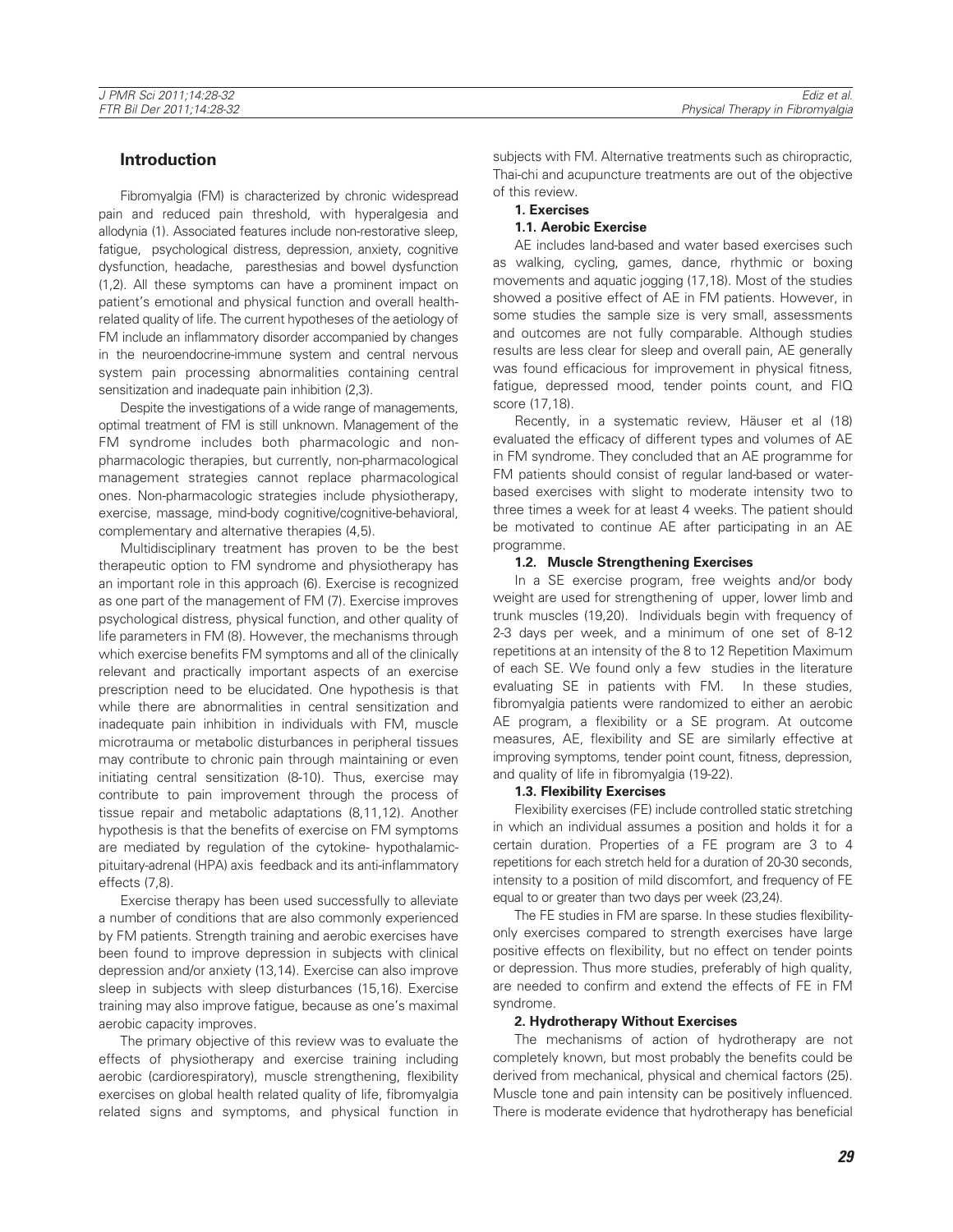| Ediz et al.                      | PMR Sci 2011:14:28-32 י   |
|----------------------------------|---------------------------|
| Physical Therapy in Fibromyalgia | FTR Bil Der 2011:14:28-32 |

effects on pain and HRQOL in FM (26). Balneotherapy and Spa therapy without exercises were also reported as an effective, safe, possible alternative treatment for FM syndrome that could improve patients' HRQOL (25-27).

#### **3. Massage**

Massage therapy (MT) may be helpful in improving pain, sleep and reducing depression and anxiety symptoms in FM syndome. It is suggested that the release of ,-endorphins is linked with the pain relief and feeling of warmth and wellbeing associated with MT (28,29). MT is substantially requested by patients with FM seeking symptoms relief (30). MT may promote the restorative sleep in FM (30-32) and in other patients (33,34), alleviate anxiety and depression symptoms (35,36), and relieve acute and chronic pain (37-39).

Painless MT to cervical, thoracal and lumbar spine and paravertebral muscles as well as around tender point sites is more appropriate for treating patients with FM. The sessions should be performed at least 1–2 times a week for 1 to 3 months. In MT of FM patients, in accordance with patient's symptoms it is suggested that intensity of MT should be increased gradually from session to session. However, there is weak evidence of efficacy for MT in the treatment of FM (40).

#### **4. Electrotherapeutic Interventions**

It is crucial to mention that all electrotherapeutic interventions should be performed by a trained physiotherapist to avoid life threatening misusage and side effects of these modalities.

## **4.1. Transcutaneous Electrical Nerve Stimulation (TENS)**

TENS has been used successfully for pain relief in acute and chronic pain conditions. TENS can be used for pain relief at varying frequencies (most commonly between 50 and 120 Hz.

Although not fully understood, it is thought that TENS alleviate pain through activating supraspinal and spinal mechanisms. TENS has resulted in increased levels of γ-amino-butyric acid (GABA), endorphin, encephalin and dynorphin in spinal cord (41,42). Self-administered TENS yielded comparable temporary pain reduction in patients with FM (43).

# **4.2. Pulsed Electromagnetic Fields, Repetitive Transcranial Magnetic Stimulation**

Low-frequency pulsed electromagnetic fields (PEMF, 1000 Hz or less), comprise a potentially new modality of therapy for chronic pain conditions such as FM. Exposure to PEMF of low strength (200 μT head surface to 35 μT deep brain) has been shown to produce analgesic (antinociceptive) effects in humans. This modality can be administered by means of cranial exposure (44,45).

Repetitive transcranial magnetic stimulation (rTMS) is another safe non-invasive technique for electromagnetic stimulating the cerebral cortex. rTMS is also effective in reducing pain in patients with refractory central pain (46). The rTMS parameters for treating FM syndrome in the previous studies were 25 series of eight-second pulses, with 52 s interval between series, at a stimulation frequency of 10 Hz, giving a total of 2000 pulses per session. rTMS was also found to induce a long-lasting decrease in pain and improved quality of life in patients with FM, without affecting mood or anxiety levels (47-49).

The mechanisms by which electromagnetic forces cause pain reduction are not fully understood. However, there is evidence that electromagnetic forces increase the release of endogenous opioids via the brain's limbic system and a direct effect on thalamic function by changing brain wave activity. In previous studies, PEMF was found effective to improve function, pain, fatigue, and global status in patients with FM (49,50).

### **4.3. Transcranial Direct Current Stimulation**

Transcranial direct current stimulation (tDCS) is among the techniques of noninvasive brain stimulation. Low amplitude direct current is applicated to the scalp via two relatively large anode and cathode electrodes in this thecnique. Consecutive 5 or 10 daily sessions of 2 mA, 20 min tDCS of the left primary motor (M1) or dorsolateral prefrontal cortex (DLPFC) could be applicated. In the previous studies, tDCS was found effective to improve pain, and sleep in patients with FM. A longer treatment protocol involving consecutive 10 daily sessions offer additional, more long-lasting clinical benefits in the management of pain from FM (51,52).

## **4.4. Low Level Laser Therapy (LLLT)**

The efficacy of this treatment method is controversial in FM syndrome (53,54). It is suggested that prolonged laser exposure may produce photochemical reactions which alter neuronal activity resulting in pain relief. Patients with FM may be treated for 3 min at each tender point daily for consecutive 10 to 15 days at each point with approximately 2 to 10 J/cm2.

#### **4.5. Ultrasound Therapy and Interferential Current**

Ultrasound (US) therapy is used for the physiological effects on tissues derived from its mechanical and thermal action. The mechanical action increases cell permeability, decreases inflammatory responses consequently reduces pain by decreasing nerve conduction velocity. As well as US has a thermal action that contributes to local vasodilatation leading to an improvement in muscle spasm and pain (55,56). The pulse parameters of US therapy for FM treatment could be 1MHz and 2.5 W/cm2 (57).

Interferential current is a type of medium frequency currents which is able to reach deep muscles and nerves. It enhances peripheral blood flow, stimulates active contraction, and promotes analgesia in painful areas. The parameters for interferential current treatment could be 4000-4100Hz, and Amplitude-Modulated Frequency 100Hz. US therapy combined with massage or interferential current might be an effective therapeutic approach for pain and sleep manifestations in FM (57).

In conclusion; At present, use of selected electrotherapeutic intervention or hydrotherapy with aerobic exercises or other exercises programs and massage are indicated. At this time, in the light of literature, none of the currently used physical therapy agents can be refuted in the treatment of FM.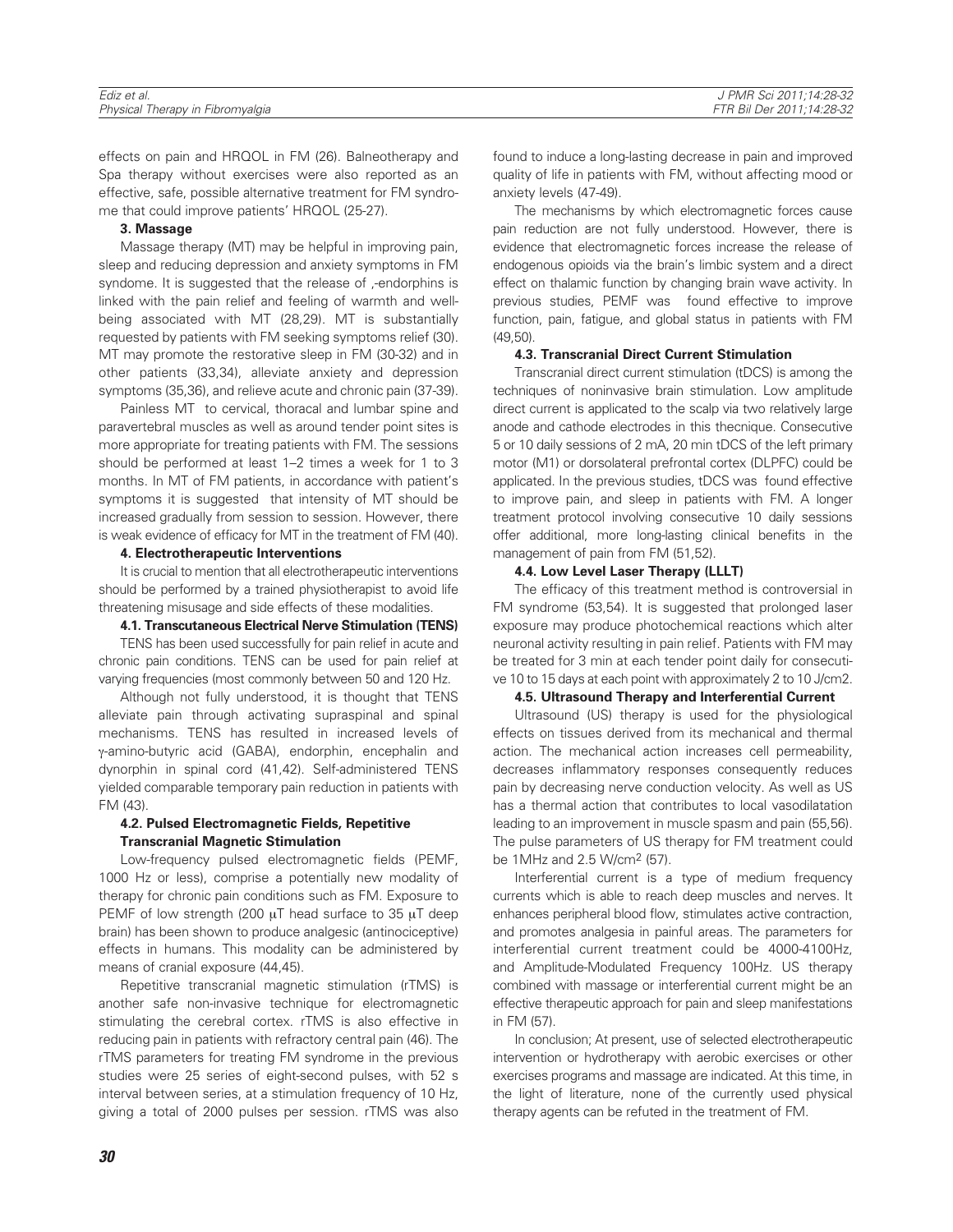# **References**

- 1. Smith HS, Barkin RL. Fibromyalgia syndrome: a discussion of the syndrome and pharmacotherapy. Am J Ther 2010;17:418-39.
- 2. Arnold LM. The pathophysiology, diagnosis and treatment of fibromyalgia. Psychiatr Clin North Am 2010;33:375-408.
- 3. van West D, Maes M. Neuroendocrine and immune aspects of Fibromyalgia. BioDrugs 2001;15:521-31.
- 4. Arnold LM. Strategies for managing fibromyalgia. Am J Med 2009;122:31-43.
- 5. Williams DA. The role of non-pharmacologic approaches in the management of fibromyalgia. CNS Spectr 2009;14:10-2.
- 6. Häuser W, Thieme K, Turk DC. Guidelines on the management of fibromyalgia syndrome - a systematic review. Eur J Pain 2010;14:5-10.
- 7. Kelley GA, Kelley KS, Hootman JM, Jones DL. Exercise and global well-being in community-dwelling adults with fibromyalgia: a systematic review with meta-analysis. BMC Public Health 2010;20:198.
- 8. Ortega E, García JJ, Bote ME, et al. Exercise in fibromyalgia and related inflammatory disorders: known effects and unknown chances. Exerc Immunol Rev 2009;15:42-65.
- 9. Staud R, Robinson ME, Price DD. Isometric exercise has opposite effects on central pain mechanisms in fibromyalgia patients compared to normal controls. Pain 2005;118:176-84.
- 10. Staud R. Biology and therapy of fibromyalgia: pain in fibromyalgia syndrome. Arthritis Res Ther 2006;24:208.
- 11. Park JH, Phothimat P, Oates CT, Hernanz Schulman M, Olsen NJ. Use of P-31 magnetic resonance spectroscopy to detect metabolic abnormalities in muscles of patients with fibromyalgia. Arthritis Rheum1998;41:406-13.
- 12. Deschenes MR, Kraemer WJ. Performance and physiologic adaptations to resistance training. Am J Phys Med Rehabil 2002;81:3-16.
- 13. Brosse AL, Sheets ES, Lett HS, Blumenthal JA. Exercise and the treatment of clinical depression in adults: Recent findings and future directions. Sports Med 2002;32:741-60.
- 14. Dunn AL, Trivedi MH, O'Neal HA. Physical activity dose-response effects on outcomes of depression and anxiety. Med Sci Sports Exerc 2001;33:587-97.
- 15. King AC, Oman RF, Brassington GS, Bliwise DL, Haskell WL. Moderate-intensity exercise and self-rated quality of sleep in older adults. A randomized controlled trial. JAMA 1997;277:327.
- 16. Singh NA, Clements KM, Fiatarone MA. A randomized controlled trial of the effect of exercise on sleep. Sleep 1997;20:95- 101.
- 17. Jones KD, Liptan GL. Exercise interventions in fibromyalgia: clinical applications from the evidence. Rheum Dis Clin North Am 2009;35:373-91.
- 18. Häuser W, Klose P, Langhorst J, et al. Efficacy of different types of aerobic exercise in fibromyalgia syndrome: a systematic review and meta-analysis of randomised controlled trials. Arthritis Res Ther 2010;12:79.
- 19. Bircan C, Karasel SA, Akgün B, El O, Alper S. Effects of muscle strengthening versus aerobic exercise program in fibromyalgia. Rheumatol Int 2008;28:527-32.
- 20. Hakkinen A, Hakkinen K, Hannonen P, Alen M. Strength training induced adaptations in neuromuscular function of premenopausal women with fibromyalgia: comparison with healthy women. Ann Rheum Dis 2001;60:21-6.
- 21. Jentoft ES, Kvalvik AG, Mengshoel AM. Effects of pool-based and land-based aerobic exercise on women with fibromyalgia /chronic widespread muscle pain. Arthritis Rheum 2001;45:42-7.
- 22. Valkeinen H, Alen M, Hannonen P, Hakkinen A, Airaksinen O, Hakkinen K. Changes in knee extension and flexion force, EMG and functional capacity during strength training in older females with fibromyalgia and healthy controls. Rheumatology (Oxford) 2004;43:225-8.
- 23. Jones KD, Burckhardt CS, Clark SR, Bennett RM, Potempa KM. A randomized controlled trial of muscle strengthening versus flexibility training in fibromyalgia. J Rheumatol 2002;29:1041-8.
- 24. Mannerkorpi K, Nyberg B, Ahlmen M, Ekdahl C. Pool exercise combined with an education program for patients with fibromyalgia syndrome. A prospective, randomized study. J Rheumatol 2000;27:2473-81.
- 25. Giannitti C, Bellisai B, Iacoponi F, Petraglia A, Fioravanti A. New evidences on spa therapy in fibromyalgia. Clin Ter 2008;159:377-80.
- 26. Langhorst J, Musial F, Klose P, Häuser W. Efficacy of hydrotherapy in fibromyalgia syndrome--a meta-analysis of randomized controlled clinical trials. Rheumatology (Oxford) 2009;48:1155-9.
- 27. Evcik D, Kizilay B, Gökçen E. The effects of balneotherapy on fibromyalgia patients. Rheumatol Int 2002;22:56-9.
- 28. Kaada B, Torsteinbø O. Increase of plasma beta-endorphins in connective tissue massage. Gen Pharmacol 1989;20:487-9.
- 29. Gordon C, Emiliozzi C, Zartarian M. Use of a mechanical massage technique in the treatment of fibromyalgia: a preliminary study. Arch Phys Med Rehabil 2006;87:145-7.
- 30. Wahner-Roedler DL, Elkin PL, Vincent A, et al. Use of complementary and alternative medical therapies by patients referred to a fibromyalgia treatment program at a tertiary care center. Mayo Clin Proc 2005;80:55-60.
- 31. Sunshine W, Field T, Quintino O, et al. Fibromyalgia benefits from massage therapy and transcutaneous electrical stimulation. J Clin Rheumatol 1996;2:18-22.
- 32. Field T, Diego M, Cullen C, Hernandez-Reif M, Sunshine W, Douglas S. Fibromyalgia pain and substance P decrease and sleep improves after massage therapy. J Clin Rheumatol 2002;8:72-6.
- 33. Richards KC. Effect of a back massage and relaxation intervention on sleep in critically ill patients. Am J Crit Care 1998;7:288-99.
- 34. Ejindu A. The effects of foot and facial massage on sleep induction, blood pressure, pulse and respiratory rate: crossover pilot study. Complem Ther Clin Pract 2007;13:266-75.
- 35. Hernandez-Reif M, Field T, Krasnegor J, Theakston H. Lower back pain is reduced and range of motion increased after massage therapy. Int J Neurosci 2001;106:131-45.
- 36. Coelho HF, Boddy K, Ernst E. Massage therapy for the treatment of depression: a systematic review. Int J Clin Pract 2008;62:325-33.
- 37. Cherkin DC, Eisenberg D, Sherman KJ, et al. Randomized trial comparing traditional Chinese medical acupuncture, therapeutic massage, and self-care education for chronic low back pain. Arch Intern Med 2001;161:1081-8.
- 38. Hsieh CY, Phillips RB, Adams AH, Pope MH. Functional outcomes of low back pain: comparison of four treatment groups in a randomized controlled trial. J Manipulative Physiol Ther 1992;15:4-9.
- 39. Preyde M. Effectiveness of massage therapy for subacute low-back pain: a randomized controlled trial. CMAJ 2000;162:1815-20.
- 40. Goldenberg DL, Burckhardt C, Crofford L. Management of fibromyalgia syndrome. JAMA 2004;292:2388-95.